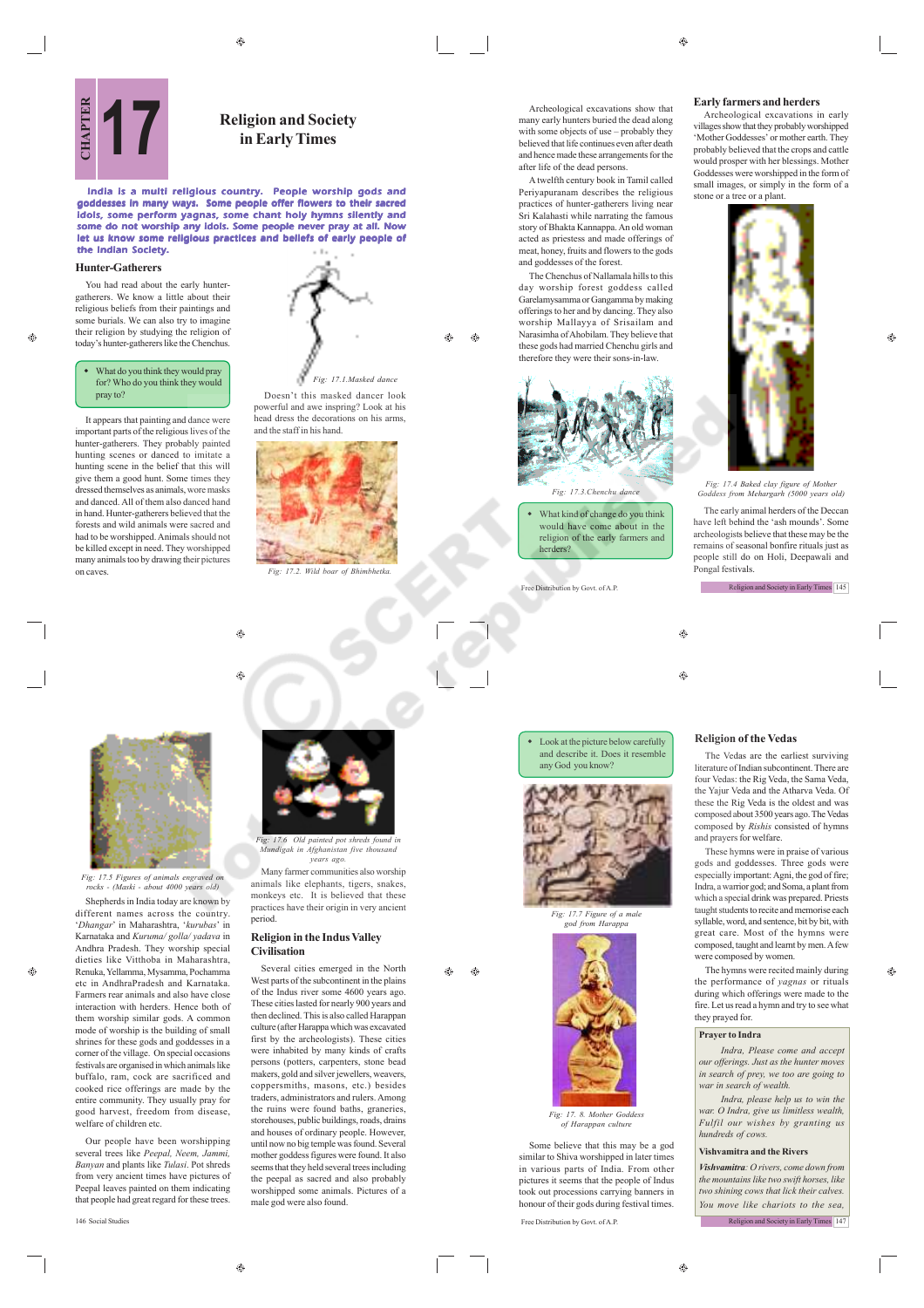$\bigoplus$ 

*through the power of Indra. You are full of water and wish to unite with one another.*

*The rivers: We, who are full of water, move along the path the gods have made for us. Once we start flowing, we cannot be stopped. Why do you pray to us, o sage?*

*Vishvamitra: O sisters, please listen to me, the singer who has come from a distance with his chariots and carts. Let your waters not rise above our axles, so that we can cross safely.*

*The rivers: We will listen to your prayers so that you can cross safely.*

- Whom are the two hymns addressed to?
- What do you think the Rishis are offering to the Gods?

æ

 What are they praying for? Do you think these people would be hunter-gatherers or cattle herders or people living in villages and cities?

There are many prayers in the Rig Veda for cattle, for children (especially sons) and for horses. Historians who study the Vedas guess from these descriptions that the Vedic people mainly reared animals like cows and horses. They lived in the north western part of India in the region between the Hindukush Mountains and the Yamuna River.

The Vedic people lived in small Janas or tribal habitations, each with its own leader. The tribes also had some priests called Brahmins who performed the sacrifices 148 Social Studies Free Distribution by Govt. of A.P.

and recited the hymns. They were given gifts by the leaders and the ordinary people of the tribe. These tribes often had to fight with each other to control cows and pastures and water sources. Horses were yoked to chariots that were used in battles, which were fought to capture cattle.

Some hundred years later these tribes settled down in villages on the banks of the river Ganges and Yamuna. They began cultivating crops like rice and wheat. During these times the janapadas were getting established and the leaders of the tribes were trying to become kings. During these times the Vedic hymns were compiled in the Yajur Veda and the Atharva Veda. They now describe very elaborate rituals; especially fire sacrifices which lasted not only many weeks and months but also cost a lot of wealth and animals. In these hymns we see the kings praying for power over other members of the tribe, for better crops and victory in wars.

It was during these times that we see the emergence of the idea that society should be divided into castes and that women should be kept out of important roles. The books mention four castes, the Brahmins who were considered the highest and were expected to conduct sacrifices and recite Vedas; the Khsatriyas who were next to them and were expected to rule over the others; the Vaishyas who tended cattle and tilled the fields and gave gifts and tributes to the Brahmins and Kshatriyas; and finally, the Sudras who were lowest in the position and had to serve the other three castes. These ideas were not accepted by all and many people argued against them.



 $\bigcirc$ 

Religion and Society in Early Times 149

۸

 $\bigcirc$ 

 $\triangle$ Ġ

# **Worshipping dead ancestors the Megaliths of the Deccan**

These stone boulders are known as megaliths (literally big stones). These were carefully arranged by people, and were used to mark burial sites. The practice of erecting megaliths began about 3000 years ago, and was prevalent throughout the Deccan, South India, in the North-East and Kashmir.



*Fig: 17.9 Megalith - Burial site.*

While some megalithic burials can be seen on the surface, several are underground. Sometimes, archeologists find a circle of stone boulders or a single large stone standing on the ground. These are the only indications that there are burials beneath. Sometimes, megaliths contain more than one skeleton. These indicate that people, perhaps belonging to the same family, were buried in the same place though not at the same time.

All these burials have some common features. Generally, the dead were buried with distinctive pots, which are called Black and Red Ware. Also found are tools

 $\bigoplus$ 

 $\oplus$ 

and weapons of iron and sometimes skeletons of horses, horse equipment and ornaments of stone and gold.

It seems that these people were among the first in the subcontinent to use iron tools on a large scale. They also practiced rice cultivation using tank irrigation. They considered it important to worship the dead ancestors of the tribe by building such megalithic memorials or burials.

> Does your family worship or show reverence to the ancestors? Find out which of your ancestors are worshipped – both male and female. Share it in your class.

## **New questions in the Age of the Janapadas and cities**

You had read about the janapadas, mahajanapadas and the cities in the Ganges Valley. In these places people of different backgrounds, huntergatherers, herders, artisans, Vedic people, and others interacted with each other and settled down together. They learnt each other's religious practices and ideas and adopted them. Thus a mixed religious culture developed in which people performed Vedic sacrifices, worshipped fire, sun, rivers, mother goddesses and animals like monkeys, elephants snakes and trees. They also worshipped their ancestors and believed that souls continued to live even after the death of the body and were reborn. But people were not satisfied with just observing these religious rituals – they were raising new questions and were

seeking answers to them and were keen to discuss them with each other. Many people abandoned all other work and set out to find answers to these questions. Would you like to know about some of them?

# **What happens after death?**

There is a famous story about a boy of oung age called Nachiketha. Perhaps you have heard this story. A question arose in his mind: "What happens after death?" He thought that since Yama was the god of death, he should ask him for an answer. Nachiketha went straight to Yama to question him. In this quest for knowledge, he did not even fear the god of death! So, Nachiketha went to Yama and asksed him, "what happens after death"?

Yama wanted to avoid answering this complex question. He offered Nachiketha lots of gold, silver and cows, if only he would not insist on asking this question; 'For even the gods do not know the answer!' But Nachiketha stuck to his question and

Æ۵



150 Social Studies Free Distribution by Govt. of A.P.

forced Yama to answer. This story is to be found in a book called the Kathopanishad.

 What do you think that happens to us after death? Discuss in the class.

## **What is it that will never perish?**

In those days, many people went to live in the forests in *ashrams*. In these *ashrams*, they meditated and pondered over several questions. They also had discussions with people who came to visit them, and shared their teachings with others. People who lived in *ashrams* like this were called *Rishis* and *Munis* (sages). Several kings too were in the forefront of this kind of thinking. The views of these *rishis* and kings can be read in texts called the Upanishads. Yagnavalkya and Uddalaka Aruni were famed *rishi*s of those times.

The rishis were in search of something which would neither die nor be afflicted by sorrow. They called this indestructible being the *Atma* or *Brahman*. They

> believed that by understanding the *atma* or *Brahman*, immortality could be attained. In order to know the *atma*, one had to perform penance or *tapasya*.

 Relate what you have heard about ma and Tapasya.

*Fig: 17.10 Rishi teaching his disciples in an ashram* ♠

 $\qquad \qquad \circledast$